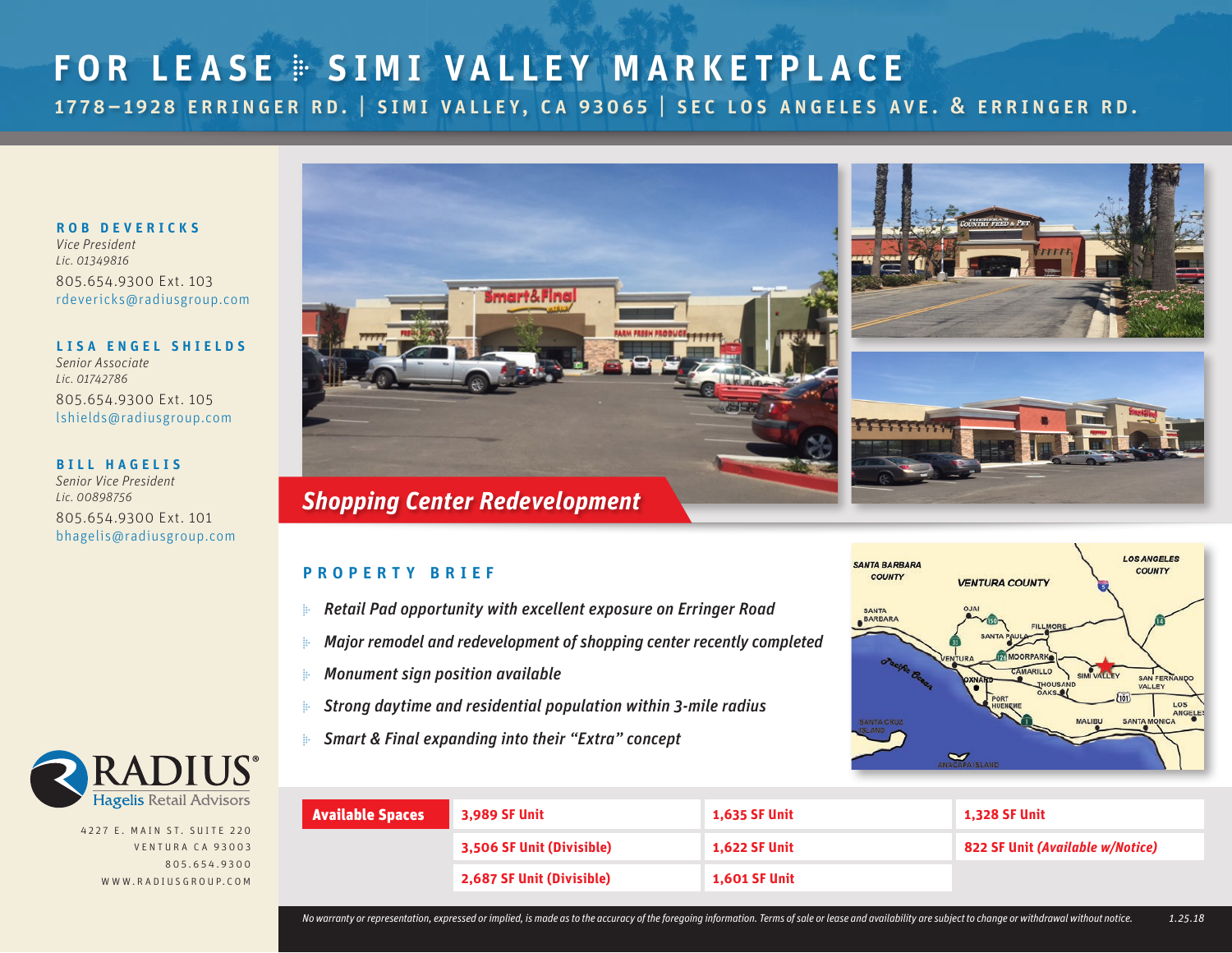## FOR LEASE  $\cong$  SIMI VALLEY MARKETPLACE 1778–1928 erringer rd. | simi valley, ca 93065 | sec los angeles ave. & erringer rd.

#### ROB DEVERICKS

*Vice President Lic. 01349816*  805.654.9300 Ext. 103 [rdevericks@radiusgroup.com](mailto:rdevericks%40radiusgroup.com?subject=Inquiry)

LISA ENGEL SHIELDS *Senior Associate Lic. 01742786*  805.654.9300 Ext. 105 [lshields@radiusgroup.com](mailto:lshields%40radiusgroup.com?subject=Inquiry)

#### **BILL HAGELIS**

*Senior Vice President Lic. 00898756*  805.654.9300 Ext. 101 [bhagelis@radiusgroup.com](mailto:bhagelis%40radiusgroup.com?subject=Inquiry)





4227 E. MAIN ST. SUITE 220 VENTURA CA 93003 805.654.9300 www.radiu s g roup. com

| <b>Demographics</b>       |           | <b>Traffic Counts</b> |           |                                   |  |
|---------------------------|-----------|-----------------------|-----------|-----------------------------------|--|
| 2017 Estimates            | 1 Mile    | 3 Mile                | 5 Mile    | 21,700 ADT<br>Los Angeles Avenue: |  |
| Average Household Income: | \$106,578 | \$127,390             | \$129,083 |                                   |  |
| Population:               | 25,429    | 85.967                | 123,903   | 24,500 ADT<br>Erringer Road:      |  |
| Daytime Population:       | 12,344    | 59,067                | 80,337    |                                   |  |
|                           |           |                       |           |                                   |  |

*2017 Demographics from Sites USA (0515)*

*Traffic Counts from the City of Simi Valley*